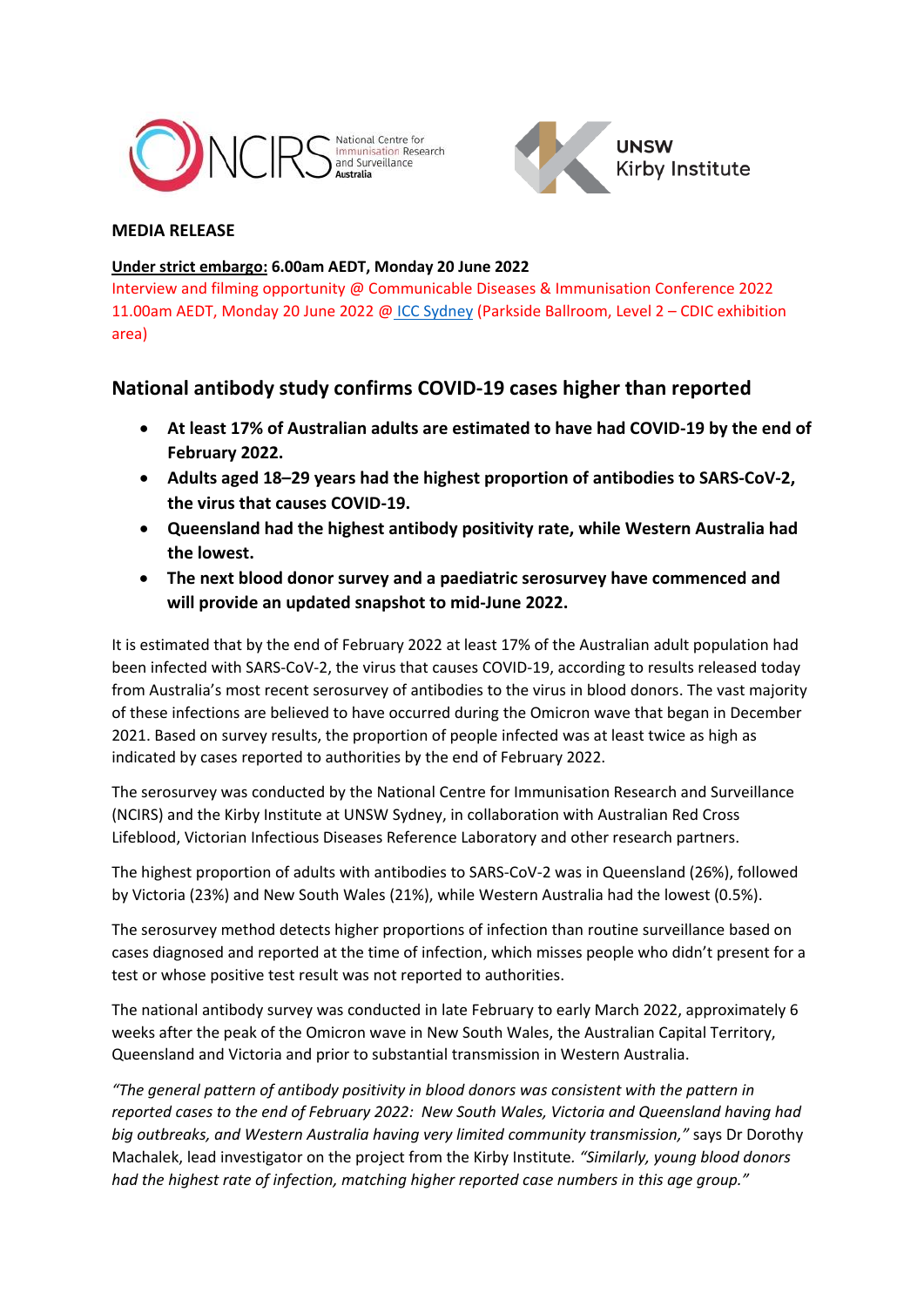Researchers examined 5,185 de-identified samples from Australian blood donors aged 18–89 years for evidence of COVID-19–related antibodies. Two types of antibody to SAR-CoV-2 were tested: antibody to the nucleocapsid protein, which provides an indication of past infection, and antibody to the spike protein, which can indicate past infection and/or vaccination.

Evidence of past infection was highest among donors aged 18–29 years at 27.2%, declining with increasing age to 6.4% in donors aged 70–89 years across Victoria, New South Wales and Queensland. In Western Australia, evidence of recent infection was extremely low across all age groups. Nationally, the proportion of the population with antibodies to the spike protein was far higher, at around 98%.

"*As expected a very high proportion of the blood donors had antibodies to the spike protein of the COVID-19 virus, with little variation by age group and sex. This was likely due to high vaccination rates among blood donors, as well as in the wider population,*" says Professor Kristine Macartney, Director of NCIRS and Professor at The University of Sydney.

*"Future rounds of the blood donor serosurvey will allow us to understand how many infections occur throughout 2022," Professor Macartney said. "We are also conducting a second national paediatric serosurvey that started collection in June and this will give us better insights into transmission in children and teenagers."*

The ongoing blood donor survey, co-led by the Kirby Institute and NCIRS in collaboration with Australian Red Cross Lifeblood, also involves investigators at the Victorian Infectious Diseases Reference Laboratory at the Doherty Institute, NSW Health Pathology ICPMR, The University of Sydney and Murdoch Children's Research Institute.

The residual blood donation samples used in the survey were obtained from Lifeblood's processing centres across the country and delinked from any identifying information apart from age, sex and post code. Individual results can therefore not be provided back to blood donors.

*"Australian Red Cross Lifeblood encourages anyone wanting to contribute to this type of research to become a regular donor. There are many benefits to donating, including finding out your blood type,"* says Professor David Irving, Director of Research and Development at Australian Red Cross Lifeblood.

The next round of the Lifeblood donor survey has commenced from mid-June. This time point will estimate SARS-CoV-2 antibody prevalence following the spread of the Omicron BA.2 and other subvariants. Data are provided to all states, territories and the Commonwealth Government under the Australian National Disease Surveillance Plan for COVID-19.

#### **Media contact**

NCIRS | 0429 350 279 | SCHN-NCIRSMedia@health.nsw.gov.au

**Declaration**: This study has been published in an online report by the researchers. It has not undergone academic peer-review; changes may be made before final publication.

The work was funded by the Snow Medical Research Foundation and the Australian Government Department of Health. Australian governments fund Australian Red Cross Lifeblood for the provision of blood, blood products and services to the Australian community.